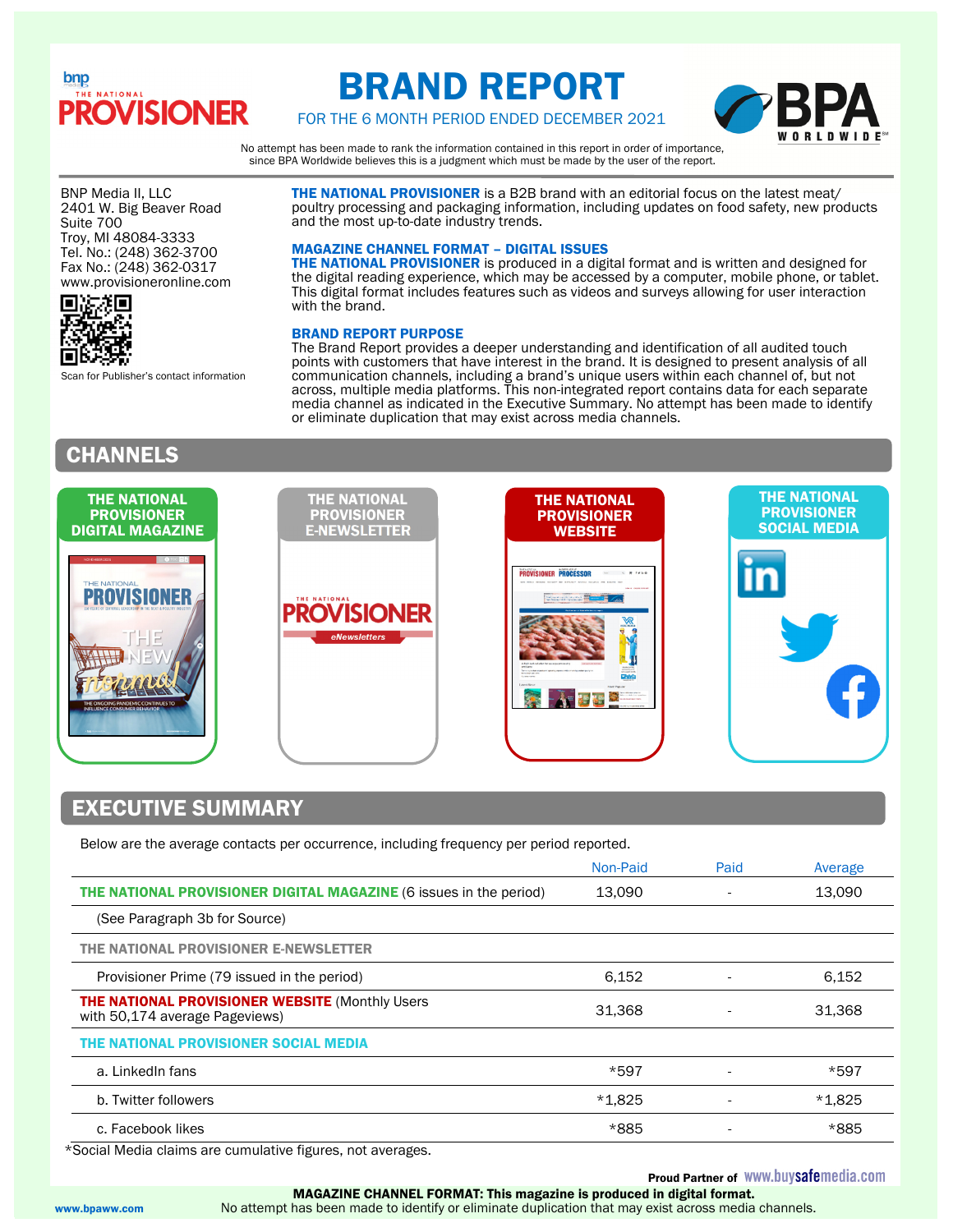#### FIELD SERVED

THE NATIONAL PROVISIONER serves meat, poultry, prepared foods and seafood processors and retailers. This includes meat, poultry, seafood, processed/further processed meat, poultry and seafood, prepared foods, meals, side dishes (including prepared products, baby food, RTE breakfast foods, pizza, cheese snacks, meat snacks, prepared snacks, other prepared products); and other meat, poultry, and seafood, retail; slaughtering, fabricating, cutting, rendering; warehousing/ distribution/logistics, wholesalers/brokers/importers/exporters; testing labs, universities and government.

#### DEFINITION OF RECIPIENT QUALIFICATION

Qualified recipients include corporate management & administration; plant operations/production, engineering, warehousing/distribution/logistics; research & development/ product development, QA/QC; marketing/sales and purchasing.

| <b>AVERAGE NON-QUALIFIED CIRCULATION</b>  |                          |  |
|-------------------------------------------|--------------------------|--|
| Non-Qualified<br>Not Included Elsewhere   | Copies                   |  |
| <b>Other Paid Circulation</b>             | $\overline{\phantom{a}}$ |  |
| Advertiser and Agency                     | 517                      |  |
| Allocated for Trade Shows and Conventions | $\overline{\phantom{a}}$ |  |
| All Other                                 | $\overline{\phantom{a}}$ |  |
| <b>TOTAL</b>                              | 517                      |  |
|                                           |                          |  |

### 1. AVERAGE QUALIFIED CIRCULATION BREAKOUT FOR THE PERIOD

|                                     | <b>Total Qualified</b>   |                          |                          | <b>Qualified Non-Paid</b> |                          | <b>Qualified Paid</b>    |  |
|-------------------------------------|--------------------------|--------------------------|--------------------------|---------------------------|--------------------------|--------------------------|--|
| Qualified<br>Circulation            | Copies                   | Percent                  | Copies                   | Percent                   | Copies                   | Percent                  |  |
| Individual                          | 13,090                   | 100.0                    | 13,090                   | 100.0                     | $\overline{\phantom{a}}$ | $\overline{\phantom{a}}$ |  |
| Sponsored Individually<br>Addressed | $\overline{\phantom{a}}$ | $\overline{\phantom{a}}$ | $\overline{\phantom{a}}$ | $\overline{\phantom{a}}$  | $\overline{\phantom{a}}$ |                          |  |
| <b>Membership Benefit</b>           | $\overline{\phantom{a}}$ | $\sim$                   | $\sim$                   | $\overline{a}$            | $\overline{a}$           | $\sim$                   |  |
| Single Copy Sales                   | ۰.                       | ۰.                       | $\sim$                   | $\sim$                    | ٠                        | $\sim$                   |  |
| <b>TOTAL QUALIFIED CIRCULATION</b>  | 13,090                   | 100.0                    | 13,090                   | 100.0                     |                          |                          |  |
|                                     |                          |                          |                          |                           |                          |                          |  |

| 2. QUALIFIED CIRCULATION BY ISSUES FOR PERIOD |                        |  |
|-----------------------------------------------|------------------------|--|
| 2021                                          | <b>Total Qualified</b> |  |
| July                                          | 12,602                 |  |
| August                                        | 13,163                 |  |
| September                                     | 13,339                 |  |
| October                                       | 13,289                 |  |
| November                                      | 13,162                 |  |
| December                                      | 12,986                 |  |
|                                               |                        |  |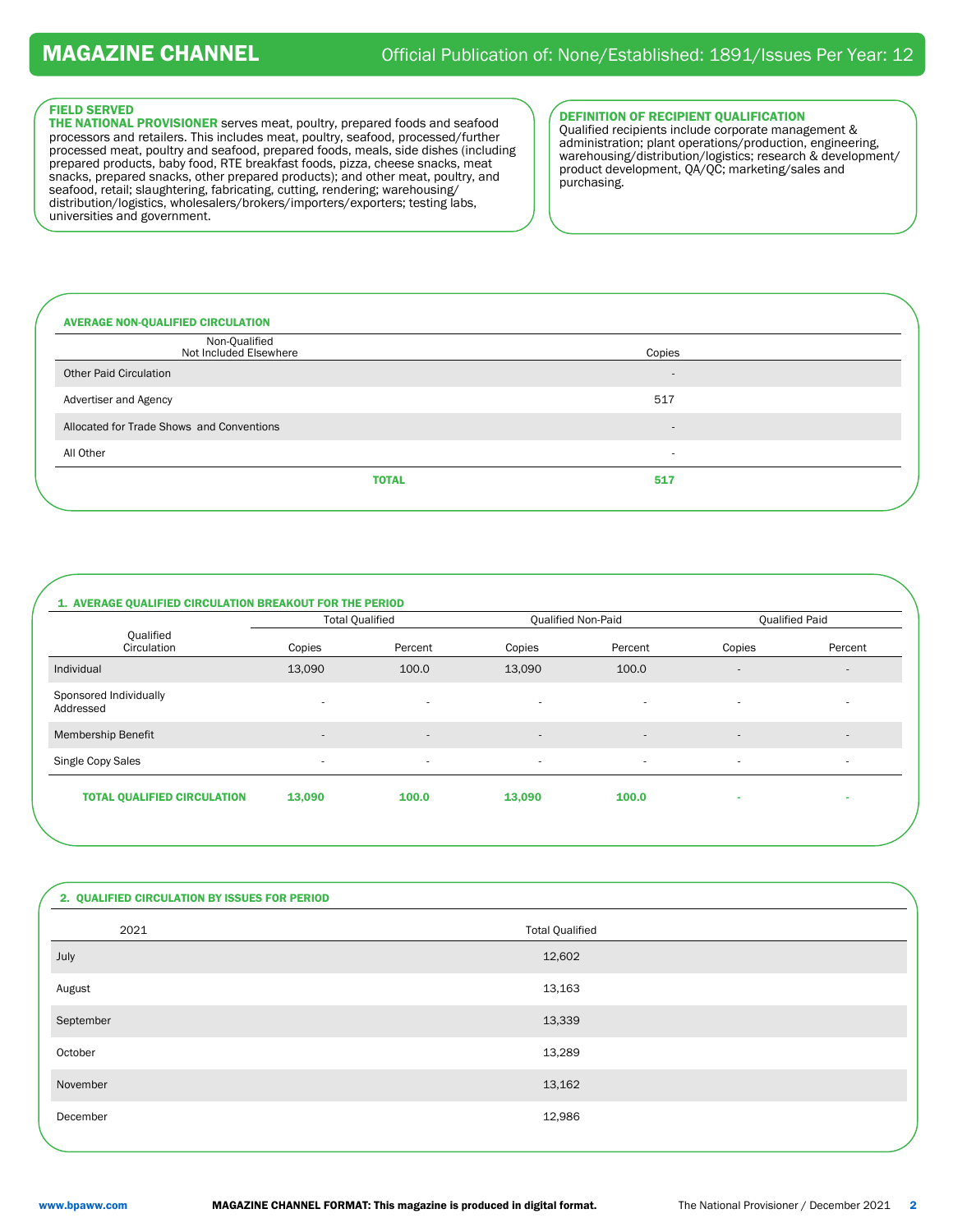#### 3a. BUSINESS/OCCUPATION BREAKOUT OF QUALIFIED CIRCULATION FOR ISSUE OF NOVEMBER 2021 This issue is 0.7% or 86 copies above the average of the other 5 issues reported in Paragraph 2.

|                                                                                                                                                                            |           |          |                                             |                                                                                                | <b>Classification by Title</b>                                 |                     |            |
|----------------------------------------------------------------------------------------------------------------------------------------------------------------------------|-----------|----------|---------------------------------------------|------------------------------------------------------------------------------------------------|----------------------------------------------------------------|---------------------|------------|
|                                                                                                                                                                            | Total     | Percent  | Corporate<br>Management &<br>Administration | Plant Operations/<br>Production.<br>Engineering,<br>Warehousing/<br>Distribution/<br>Logistics | Research &<br>Development/<br>Product<br>Development,<br>QA/QC | Marketing/<br>Sales | Purchasing |
| <b>Business and Industry</b>                                                                                                                                               | Oualified | of Total | (Note 1)                                    | (Note 2)                                                                                       | (Note 3)                                                       | (Note 4)            | (Note 5)   |
| Meat, Poultry, Seafood, Processed/<br>Further Processed Meat, Poultry, and<br>Seafood, Prepared Foods/Meals/Side<br>Dishes and Other Meat, Poultry and<br>Seafood (Note 6) | 7,123     | 54.1     | 3,316                                       | 1,829                                                                                          | 1.031                                                          | 697                 | 250        |
| Retail                                                                                                                                                                     | 2,328     | 17.7     | 1,682                                       | 285                                                                                            | 79                                                             | 177                 | 105        |
| Slaughtering, Fabricating, Cutting,<br>Rendering                                                                                                                           | 504       | 3.8      | 218                                         | 145                                                                                            | 63                                                             | 66                  | 12         |
| Warehousing/Distribution/Logistics,<br>Wholesaler/Broker/Importer/Exporter                                                                                                 | 2,576     | 19.6     | 1,242                                       | 584                                                                                            | 151                                                            | 439                 | 160        |
| Testing Labs, Universities, Government                                                                                                                                     | 631       | 4.8      | 188                                         | 134                                                                                            | 242                                                            | 55                  | 12         |
| <b>TOTAL QUALIFIED CIRCULATION</b>                                                                                                                                         | 13,162    | 100.0    | 6,646                                       | 2,977                                                                                          | 1,566                                                          | 1,434               | 539        |
| <b>PERCENT</b>                                                                                                                                                             | 100.0     |          | 50.5                                        | 22.6                                                                                           | 11.9                                                           | 10.9                | 4.1        |

Note 1: Corporate Management & Administration includes president, owner, partner, chairman of the board, executive vice president, vice president, general manager, secretary-treasurer, manager, assistant manager and store/location manager.

Note 2: Plant Operations/Production, Engineering, Warehousing/Distribution/Logistics includes VP production, production manager, plant manager/supervisor/<br>superintendent/production line foreman, VP operations, processing/p

Note 3: Research & Development/Product Development, QA/QC, includes president/vice president of R&D, food tech, chemist, flavor room manager, lab tech, design

manager, research chef, tech services manager, project manager, quality assurance manager, quality control manager and QA/QC personnel. Note 4: Marketing/Sales includes category/brand/product manager, marketing director/manager, vice president of sales, sales manager/director, vending manager,

merchandising manager and account executive.<br>Note 5: Purchasing includes vice president of purchasing, purchasing or procurement director/manager/supervisor, purchasing agent, grocery buyer, retail buyer and buyer.<br>Note 6: prepared products.

#### 3b. QUALIFICATION SOURCE BREAKOUT OF QUALIFIED CIRCULATION FOR ISSUE OF NOVEMBER 2021

| <b>Qualification Source</b>                                                                                                                                                      | Total<br><b>Qualified</b> | Percent                  |  |  |  |
|----------------------------------------------------------------------------------------------------------------------------------------------------------------------------------|---------------------------|--------------------------|--|--|--|
| Direct Request:                                                                                                                                                                  | 13,162                    | 100.0                    |  |  |  |
| Request from recipient's company:<br>Ш.                                                                                                                                          |                           |                          |  |  |  |
| III. Membership Benefit:                                                                                                                                                         | $\overline{a}$            | $\overline{\phantom{a}}$ |  |  |  |
| IV. Communication (other than request):                                                                                                                                          | ۰                         | $\overline{\phantom{a}}$ |  |  |  |
| V. Sources other than above, including: Association rosters and<br>directories: Business directories: Manufacturer's, distributor's and<br>wholesaler's lists; and Other sources |                           |                          |  |  |  |
| VI. Single Copy Sales:                                                                                                                                                           | ۰.                        | ٠                        |  |  |  |
| <b>TOTAL QUALIFIED CIRCULATION</b>                                                                                                                                               | 13,162                    | 100.0                    |  |  |  |
| <b>PERCENT</b>                                                                                                                                                                   | 100.0                     |                          |  |  |  |
| let a through ago is not reperted all qualified eiroulation must be coureed within 26 menths of the anglyzed issue.                                                              |                           |                          |  |  |  |

Note: Although age is not reported, all qualified circulation must be sourced within 36 months of the analyzed issue.

|                                                                       | <b>Audited Data</b>      | <b>Audited Data</b>      | <b>Audited Data</b>      | <b>Audited Data</b>      | <b>Audited Data</b>      | <b>Circulation Claim</b> |
|-----------------------------------------------------------------------|--------------------------|--------------------------|--------------------------|--------------------------|--------------------------|--------------------------|
|                                                                       | January - June           | <b>July - December</b>   | January - June           | <b>July - December</b>   | January – June           | <b>July - December</b>   |
| 6-Month Period Ended:                                                 | 2019                     | 2019                     | 2020                     | 2020                     | 2021                     | $2021*$                  |
| Total Audit Average Qualified:                                        | 25.500                   | 25.500                   | 25,500                   | 11.028                   | 12.732                   | 13,090                   |
| <b>Qualified Non-Paid:</b>                                            | 25,500                   | 25,500                   | 25.499                   | 11,028                   | 12,732                   | 13,090                   |
| Print:                                                                | 20,592                   | 15,309                   | 13,576                   | $\overline{a}$           |                          |                          |
| Digital:                                                              | 4,908                    | 10,191                   | 11.923                   | 11,028                   | 12.732                   | 13,090                   |
| <b>Qualified Paid:</b>                                                | $\overline{\phantom{a}}$ | $\overline{\phantom{a}}$ |                          | $\overline{\phantom{a}}$ | $\overline{\phantom{a}}$ |                          |
| Print:                                                                | ٠                        | ۰.                       |                          | $\sim$                   |                          |                          |
| Digital:                                                              | $\overline{\phantom{a}}$ | $\overline{\phantom{a}}$ | $\overline{\phantom{a}}$ | $\overline{\phantom{a}}$ | $\overline{a}$           | $\overline{\phantom{a}}$ |
| Post Expire Copies included in<br><b>Total Qualified Circulation:</b> | $**NC$                   | $*$ NC                   | $*$ NC                   | $*$ NC                   | $*$ NC                   | $**NC$                   |
| Average Annual Order Price:                                           | $**NC$                   | $*$ NC                   | $*$ NC                   | $**NC$                   | $**NC$                   | $*$ NC                   |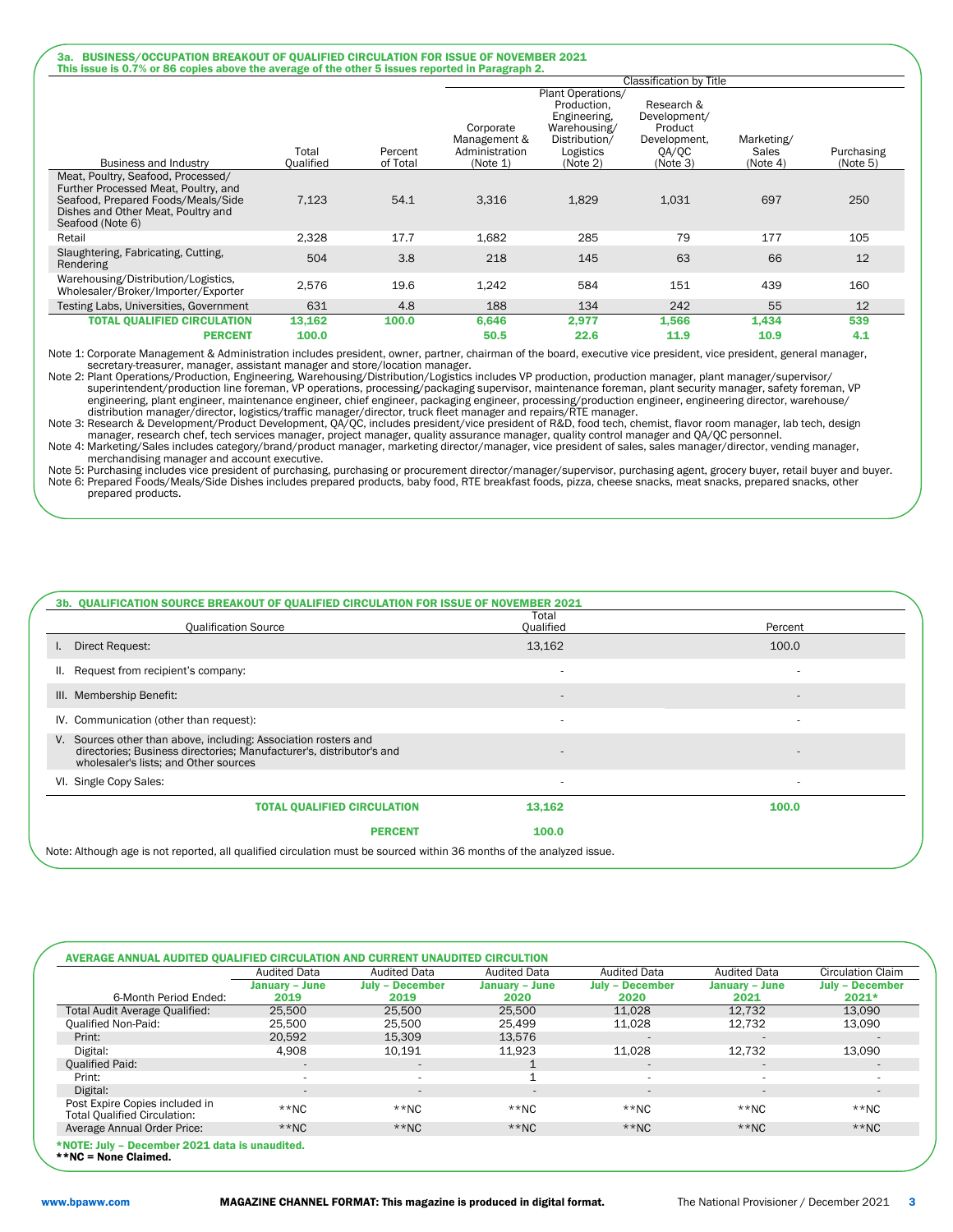| State                   | <b>Total Qualified</b> | Percent | State                   | <b>Total Qualified</b> | Percent |
|-------------------------|------------------------|---------|-------------------------|------------------------|---------|
| Maine                   | 71                     |         | Kentucky                | 163                    |         |
| New Hampshire           | 47                     |         | Tennessee               | 193                    |         |
| Vermont                 | 38                     |         | Alabama                 | 149                    |         |
| Massachusetts           | 311                    |         | Mississippi             | 103                    |         |
| Rhode Island            | 51                     |         | <b>EAST SO. CENTRAL</b> | 608                    | 4.6     |
| Connecticut             | 114                    |         | Arkansas                | 212                    |         |
| <b>NEW ENGLAND</b>      | 632                    | 4.8     | Louisiana               | 85                     |         |
| New York                | 663                    |         | Oklahoma                | 71                     |         |
| New Jersey              | 375                    |         | Texas                   | 724                    |         |
| Pennsylvania            | 564                    |         | <b>WEST SO. CENTRAL</b> | 1.092                  | 8.3     |
| <b>MIDDLE ATLANTIC</b>  | 1.602                  | 12.2    | Montana                 | 63                     |         |
| Ohio                    | 533                    |         | Idaho                   | 95                     |         |
| Indiana                 | 260                    |         | Wyoming                 | 25                     |         |
| Illinois                | 857                    |         | Colorado                | 234                    |         |
| Michigan                | 385                    |         | New Mexico              | 55                     |         |
| Wisconsin               | 592                    |         | Arizona                 | 97                     |         |
| <b>EAST NO. CENTRAL</b> | 2,627                  | 20.0    | Utah                    | 79                     |         |
| Minnesota               | 356                    |         | Nevada                  | 56                     |         |
| lowa                    | 320                    |         | <b>MOUNTAIN</b>         | 704                    | 5.3     |
| Missouri                | 345                    |         | Alaska                  | 34                     |         |
| North Dakota            | 70                     |         | Washington              | 307                    |         |
| South Dakota            | 108                    |         | Oregon                  | 139                    |         |
| Nebraska                | 213                    |         | California              | 1,137                  |         |
| Kansas                  | 237                    |         | Hawaii                  | 53                     |         |
| <b>WEST NO. CENTRAL</b> | 1,649                  | 12.5    | <b>PACIFIC</b>          | 1,670                  | 12.7    |
| Delaware                | 42                     |         | <b>UNITED STATES</b>    | 12,562                 | 95.4    |
| Maryland                | 195                    |         | <b>U.S. Territories</b> | 8                      |         |
| Washington, DC          | 18                     |         | Canada                  | 91                     |         |
| Virginia                | 231                    |         | Mexico                  | 33                     |         |
| West Virginia           | 39                     |         | Other International     | 399                    |         |
| North Carolina          | 357                    |         | APO/FPO                 |                        |         |
| South Carolina          | 148                    |         | Email Only              | 69                     |         |
| Georgia                 | 410                    |         |                         |                        |         |
| Florida                 | 538                    |         | <b>TOTAL QUALIFIED</b>  | 13,162                 | 100.0   |
| <b>SOUTH ATLANTIC</b>   | 1,978                  | 15.0    | <b>CIRCULATION</b>      |                        |         |

# E-NEWSLETTER CHANNEL

| 2021                                                                                              | <b>Provisioner Prime</b>  |
|---------------------------------------------------------------------------------------------------|---------------------------|
| July                                                                                              | 6,274                     |
| August                                                                                            | 6,241                     |
| September                                                                                         | 6,176                     |
| October                                                                                           | 6,100                     |
| November                                                                                          | 6,086                     |
| December                                                                                          | 6,045                     |
|                                                                                                   | 6,152<br><b>AVERAGE*:</b> |
| Provisioner Prime (79 issued in the period)<br>*The average is based on all issued in the period. |                           |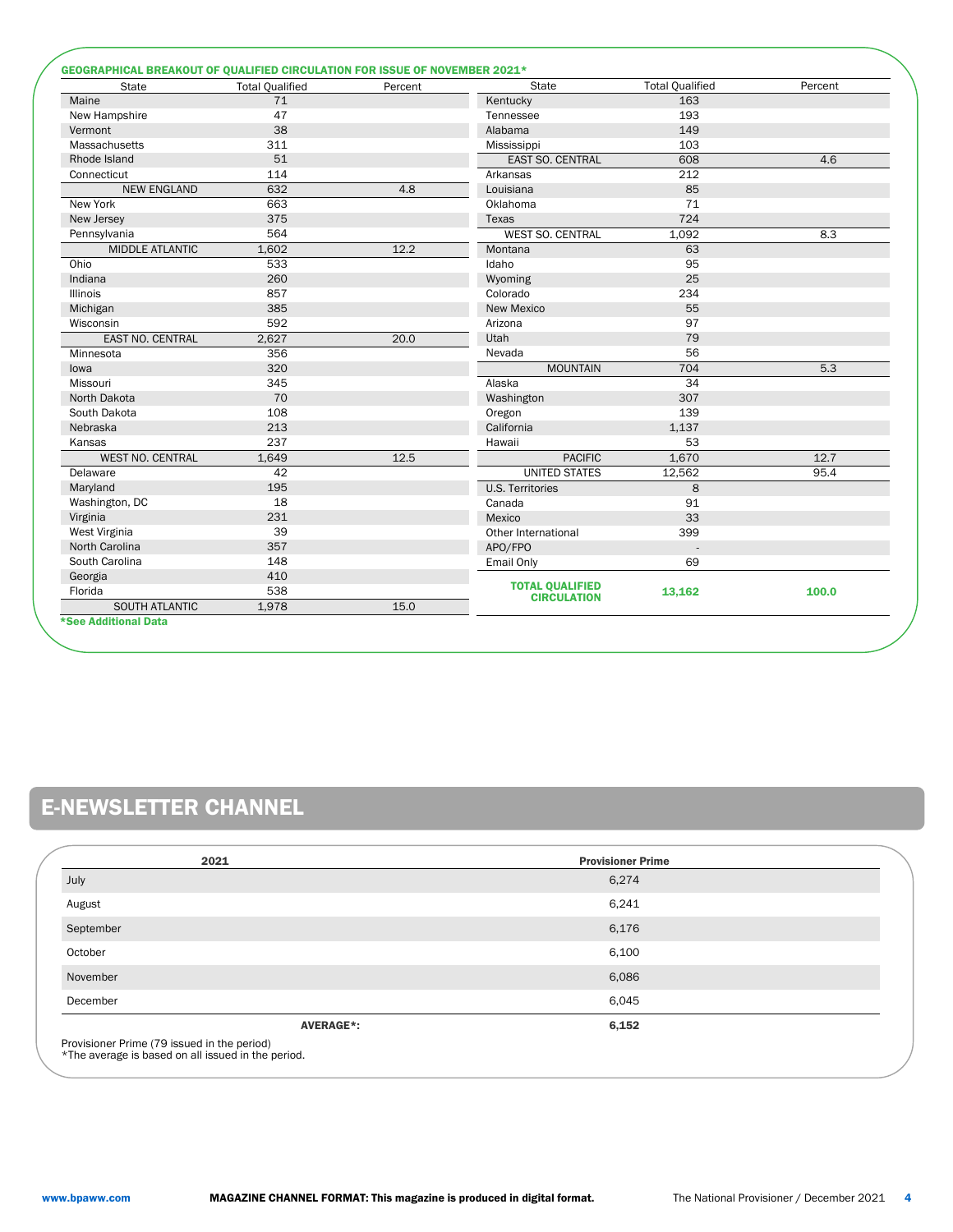## WEBSITE CHANNEL

#### WWW.PROVISIONERONLINE.COM

| 2021            | <b>Pageviews</b> | <b>Sessions</b> | <b>Users</b> | <b>Average Session Duration</b> |
|-----------------|------------------|-----------------|--------------|---------------------------------|
| July            | 48,345           | 34,592          | 29,415       | 0:50                            |
| August          | 52.466           | 37.583          | 32,290       | 0:49                            |
| September       | 54.575           | 39,531          | 34,161       | 0:46                            |
| October         | 52,893           | 38.379          | 33,217       | 0:48                            |
| November        | 49.209           | 36,486          | 31.679       | 0:49                            |
| December        | 43,560           | 31,982          | 27,451       | 0:48                            |
| <b>AVERAGE:</b> | 50.174           | 36,425          | 31,368       | 0:48                            |

July – December 2021 data was provided by Google Analytics. All website activity is audited by BPA Worldwide.

#### WEBSITE GLOSSARY

Pageviews: A Pageview is recorded each time a page implanted with the JavaScript code (tag) is displayed in a browser window. This will occur whether the page is served directly from the web server, from a proxy, or from the browser's cache.

**Sessions:** A single continuous set of activity attributable to a cookied browser resulting in one or more pulled text and/or graphics downloads from a site. A period of 30<br>minutes of inactivity will terminate the session.

Users: An identified and unduplicated Cookied Browser that accesses Internet content or advertising during a measurement period. Average Session Duration: The time visitors remain on a site per session.

## SOCIAL MEDIA CHANNEL

|                           | <b>The National Provisioner Social Media</b>                     |                                                                                           |                                    |                                              |  |  |  |
|---------------------------|------------------------------------------------------------------|-------------------------------------------------------------------------------------------|------------------------------------|----------------------------------------------|--|--|--|
|                           | in                                                               | LinkedIn fans*                                                                            | <b>Twitter followers</b>           | Facebook likes**                             |  |  |  |
| 2021                      |                                                                  | https://linkedin.com/company/the-national-provisioner                                     | https://twitter.com/NatProvisioner | https://www.facebook.com/NationalProvisioner |  |  |  |
| <b>Beginning Balance:</b> |                                                                  | 544                                                                                       | 1,789                              | 873                                          |  |  |  |
| July                      |                                                                  | 556                                                                                       | 1.797                              | 874                                          |  |  |  |
| August                    |                                                                  | 578                                                                                       | 1,805                              | 879                                          |  |  |  |
| September                 |                                                                  | 583                                                                                       | 1,809                              | 883                                          |  |  |  |
| October                   |                                                                  | 586                                                                                       | 1,813                              | 884                                          |  |  |  |
| November                  |                                                                  | 587                                                                                       | 1,821                              | 884                                          |  |  |  |
| December                  |                                                                  | 597                                                                                       | 1,825                              | 885                                          |  |  |  |
|                           | *Effective July 1, 2021, LinkedIn Company Page Data is reported. | **Due to technical difficulties, the December Facebook likes are as of December 21, 2021. |                                    |                                              |  |  |  |